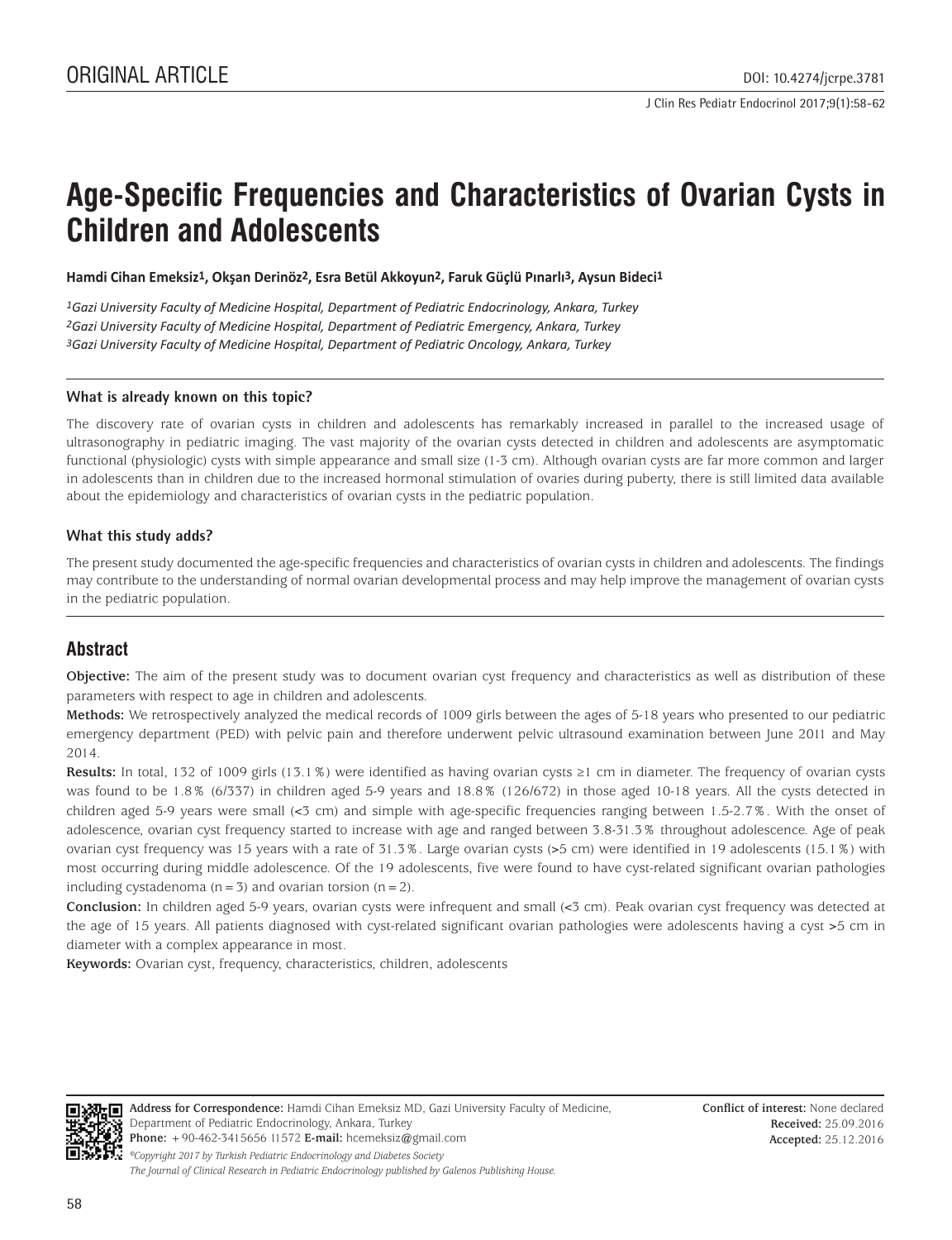# **Introduction**

Widespread use and availability of ultrasonography in pediatric imaging has led to an increase in the number of detected ovarian cysts in children suggesting that they are more common than considered in the pediatric population. The great majority of ovarian cysts are asymptomatic functional (physiologic) cysts with simple appearance and small size (1-3 cm), but sometimes they grow to larger sizes (>5 cm) and rarely become clinically evident by being ruptured or causing ovarian torsion (1,2). Although ovarian cysts are known to be more common and larger in adolescents compared to children as a result of increased gonadotropin stimulation of ovaries during puberty (3), very limited data exist about the epidemiology and characteristics of ovarian cysts in the pediatric population. There are only a few studies on the incidence and ultrasound findings of ovarian cysts in children and adolescents. Millar et al (4) found ovarian cysts in 2%-5% of females between the ages of 0-8 years, the majority of these cysts being insignificant and small, less than 1 cm in diameter. In adolescents, Porcu et al  $(5)$  reported that the frequency of ovarian cysts  $>$  3 cm was 12% in their series of 139 girls aged 10-19 years. Most of these cysts were considered to be functional cysts.

The aim of the present study was to document ovarian cyst frequency, size, and characteristics, as well as distribution of these parameters with respect to age in children and adolescents. Such information may contribute to the understanding of normal ovarian developmental process and may help improve the management of pediatric ovarian cysts.

# **Methods**

We retrospectively reviewed the records of girls between the ages of 5-18 years who presented to our pediatric emergency department (PED) at Gazi University Faculty of Medicine Hospital, PED, Ankara, Turkey, between June 01, 2011 and May 31, 2014 because of pelvic pain and therefore underwent pelvic ultrasound examination. During that time interval, a total of 1157 girls (5-18 years of age) were subjected to pelvic ultrasound examination in PED. One hundred forty-eight girls who had chromosomal abnormalities, a history of chronic illness or cancer, and those whose one or both ovaries could not be seen on ultrasound were excluded from the study. Finally, 1009 girls who met the inclusion criteria were enrolled, and 132 of these 1009 girls were found to have ovarian cysts incidentally or purposely in ultrasound examination. Characteristics of the ovarian cysts including size, laterality, appearance, and frequency of ovarian cyst formation for each age and for growth stages [childhood (<10 years), early adolescence (10-14 years),

middle adolescence (15-17 years), and late adolescence (18-19 years)] were analyzed in the present study. The ultrasound system used in the sonographic examination of the pelvic organs was a GE Logiq Ultrasound device (March 2009, Wisconsin, USA) with a 5-2-MHz convex transducer. All girls were scanned with a full bladder. A simple cyst was defined as having anechoic fluid, a smooth thin wall, posterior acoustic enhancement, and no solid component or septation. An ovarian cyst with a solid component and/ or septation, and/or internal echoes and/or echogenic wall was considered as a complex ovarian cyst (1). The size of an ovarian cyst was defined as the maximum measurement in any dimension and was categorized into three groups: <3 cm,  $3-5$  cm, and  $>5$  cm. In girls with bilateral ovarian cysts ≥1 cm, characteristics of the largest cyst were recorded. Cysts smaller than 1 cm in diameter (microcysts-ovarian follicles) were not included in the study. The study protocol was approved by Clinical Trials Ethics Committee of Gazi University Faculty of Medicine (#01262015-43).

#### **Statistical Analysis**

The statistical analysis was performed using the Package for Social Sciences (SPSS) software (version 16, SPSS Inc. Chicago, IL, USA). A descriptive analysis was used to determine the characterization of patients and ovarian cysts. Descriptive statistics were expressed as frequency and percentage for categorical variables, whereas quantitative data were expressed as mean standard deviation for normally distributed variables and as medians (minimummaximum) for non-normally distributed data.

# **Results**

During a 3-year time span, of 1009 girls (672 adolescents) aged 5-18 years, 132 (13.1%) were identified as having an ovarian cyst ≥1 cm. The frequency of ovarian cysts was found to be 1.8% (6/337) in children aged 5-9 years and 18.8% (126/672) in adolescents aged 10-18 years. Age-specific frequencies of ovarian cyst formation and their distribution with respect to cyst size are summarized in Table 1. Agespecific cyst frequencies in children aged 5-9 years varied between 1.5-2.7%. All the ovarian cysts detected in these children were small  $( $3 \text{ cm}$ ). With the onset of adolescence,$ ovarian cyst frequency started to rise and to reach ranges of 3.8-30.9% in early adolescence, 26.7-31.3% in middle adolescence, and 13.6% in late adolescence. Peak ovarian cyst frequency was at age 15 years with a rate of 31.3%. Of the 126 adolescents with an ovarian cyst, 19 (15.1%) were found to have large ovarian cysts  $(>5 \text{ cm})$  occurring mostly during middle adolescence.

Sonographic characteristics of ovarian cysts by age groups are given in Table 2. Most of the cysts were right-sided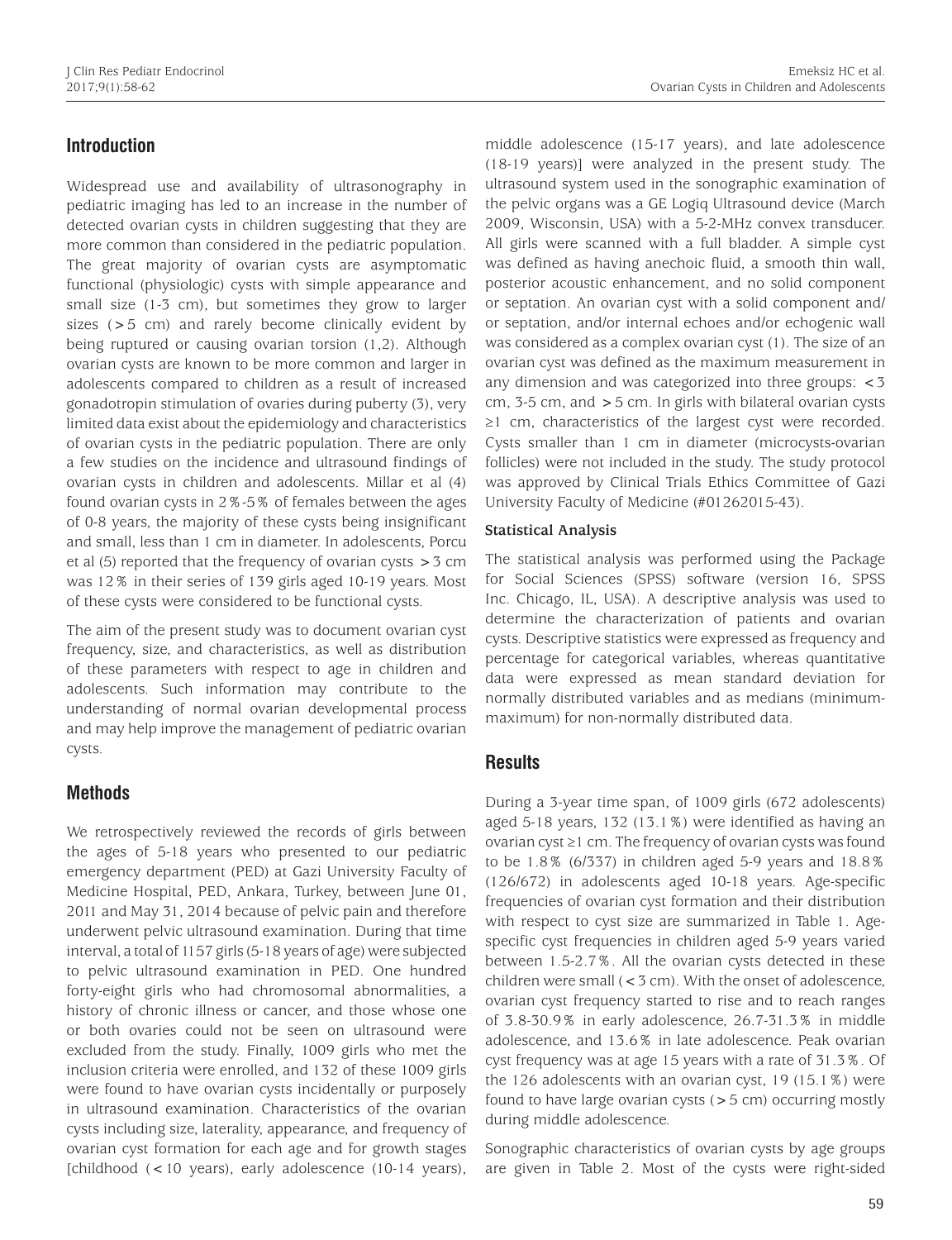$(59.8\%)$ , simple  $(68.9\%)$ , and  $<$  3 cm in diameter  $(58.3\%)$ . Of the 19 large ovarian cysts, 11 (57.9%) were right-sided and 14 (73.7%) were complex. Seven adolescents were found to have a complicated ovarian cyst presenting with ovarian torsion  $(n=2)$  and ruptured cyst  $(n=5)$ . The frequency of ovarian torsion was 10.5% (2/19) in adolescent girls with a cyst >5 cm in diameter. Of the two girls with ovarian torsion, one had a simple right-sided ovarian cyst with a size of 7 cm and presented with right lower quadrant pain and vomiting, while the other girl had a complex left-sided cyst with a size of 5.1 cm and presented with left lower quadrant pain. Both underwent cystectomy and detorsion. Girls with ruptured cysts were all hemodynamically stable.

Three adolescents had benign neoplastic ovarian cysts measuring >5 cm in diameter, identified as mucinous cystadenoma  $(n=2)$  and serous cystadenoma  $(n=1)$ . All underwent salpingooophorectomy. Their tumor markers including alpha-fetoprotein (AFP), beta-human chorionic

|                         | Age | Number of girls<br>who underwent<br>pelvic USG | Number $(\%)$ of<br>girls with a cyst<br>$<$ 3 cm | Number $(\%)$ of<br>girls with a cyst<br>$3-5$ cm | Number $(\%)$ of<br>girls with a cyst<br>$> 5$ cm | Number (%) of<br>girls with a cyst<br>$\geq 1$ cm |
|-------------------------|-----|------------------------------------------------|---------------------------------------------------|---------------------------------------------------|---------------------------------------------------|---------------------------------------------------|
| Childhood               | 5   | 64                                             | 1(1.6)                                            | -                                                 | $\overline{a}$                                    | 1(1.6)                                            |
| $(0-9 \text{ years})$   | 6   | 66                                             | 1(1.5)                                            | $\overline{a}$                                    | $\overline{a}$                                    | 1(1.5)                                            |
|                         | 7   | 67                                             | 1(1.5)                                            | $\overline{a}$                                    |                                                   | 1(1.5)                                            |
|                         | 8   | 67                                             | 1(1.5)                                            | -                                                 |                                                   | 1(1.5)                                            |
|                         | 9   | 73                                             | 2(2.7)                                            | $\overline{a}$                                    | $\tilde{\phantom{a}}$                             | 2(2.7)                                            |
| Early adolescence       | 10  | 78                                             | 2(2.6)                                            | -                                                 | 1(1.3)                                            | 3(3.8)                                            |
| $(10-14 \text{ years})$ | 11  | 78                                             | 5(6.4)                                            | $\overline{a}$                                    | $\tilde{\phantom{a}}$                             | 5(6.4)                                            |
|                         | 12  | 73                                             | 6(8.2)                                            | $\tilde{\phantom{a}}$                             | 1(1.4)                                            | 7(9.6)                                            |
|                         | 13  | 63                                             | 6(9.5)                                            | 3(4.8)                                            | 2(3.2)                                            | 11(17.5)                                          |
|                         | 14  | 68                                             | 10(14.7)                                          | 8(11.8)                                           | 3(4.4)                                            | 21(30.9)                                          |
| Middle adolescence      | 15  | 83                                             | 13(15.7)                                          | 9(10.8)                                           | 4(4.8)                                            | 26(31.3)                                          |
| $(15-17 \text{ yrs})$   | 16  | 86                                             | 12 (13.9)                                         | 8(9.3)                                            | 3(3.5)                                            | 23(26.7)                                          |
|                         | 17  | 77                                             | 11(14.3)                                          | 6(7.8)                                            | 4(5.2)                                            | 21(27.3)                                          |
| Late adolescence        | 18  | 66                                             | 6(9.1)                                            | 2(3)                                              | 1(1.5)                                            | 9(13.6)                                           |
| $(18-21 \text{ years})$ |     |                                                |                                                   |                                                   |                                                   |                                                   |
| Total                   |     | 1009                                           | 77 (7.6)                                          | 36(3.6)                                           | 19(1.9)                                           | 132(13.1)                                         |
| USG: ultrasonography    |     |                                                |                                                   |                                                   |                                                   |                                                   |

|  |  |  | Table 1. Ovarian cysts in children and adolescents |
|--|--|--|----------------------------------------------------|
|  |  |  |                                                    |

### **Table 2. Characteristics of ovarian cysts by age groups**

|               | Laterality |      | <b>Size</b> |          |                | Appearance |         |
|---------------|------------|------|-------------|----------|----------------|------------|---------|
|               | Right      | Left | $<$ 3 cm    | $3-5$ cm | $> 5$ cm       | Simple     | Complex |
| Age group     |            |      |             |          |                |            |         |
| 5-9 years     |            |      | 6           |          | $\overline{0}$ | 6          | O       |
| $10-14$ years | 28         | 19   | 29          |          |                | 33         | 14      |
| 15-17 years   | 42         | 28   | 36          | 23       |                | 46         | 24      |
| 18 years      | 5.         | 4    | 6           | 2        |                | 6          | ス       |

#### **Table 3. Summary of patients with benign ovarian neoplasms**

| Patient no | Age    | <b>Size</b> | Appearance | Diagnosis               | Operation | AFP     | $\beta$ -HCG | $CA-125$ | <b>LDH</b> | <b>CEA</b> |
|------------|--------|-------------|------------|-------------------------|-----------|---------|--------------|----------|------------|------------|
|            | (year) | (cm)        |            |                         |           | (ng/mL) | (mIU/L)      | (U/mL)   | (U/L)      | (ng/mL)    |
|            | 14     | 21          | Complex    | Mucinous<br>cystadenoma | Right SO  | 1.0     | 0.1          | 16       | 242        | 0.6        |
| 2          | 17     | 15          | Complex    | Mucinous<br>cystadenoma | Left SO   | 2.1     | 0.2          | 14       | 489        | 0.5        |
| 3          | 10     | 6.5         | Complex    | Serous<br>cystadenoma   | Right SO  | 1.3     | 0.1          | 10       | 152        | 0.5        |

SO: Salpingooophorectomy, AFP: alpha-fetoprotein, β-HCG: beta-human chorionic gonadotropin, CA-125: cancer antigen 125, LDH: lactate dehydrogenase, CEA: carcinoembryonic antigen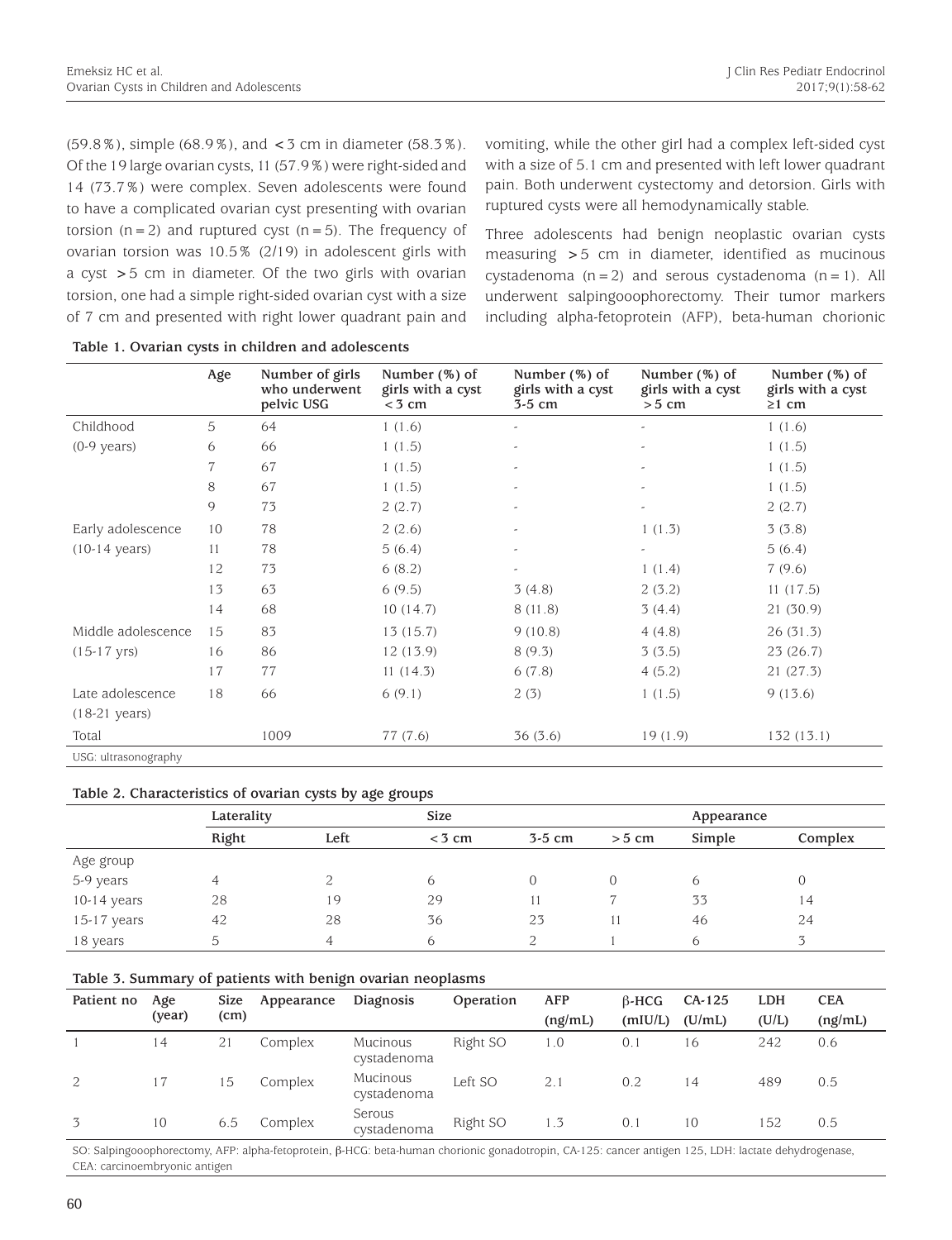gonadotropin (β-HCG), cancer antigen 125 (CA-125), lactate dehydrogenase (LDH), and carcinoembryonic antigen (CEA) were all in normal ranges (Table 3). The patient with mucinous cystadenoma measuring 21 cm in diameter had an additional symptom of abdominal fullness. The two patients with mucinous cystadenoma underwent surgery soon after the sonographic examination due to the enormous size (≥15 cm) and appearance of the cysts, and the patient with serous cystadenoma, after 6 months of follow-up due to the persistence of the cyst.

## **Discussion**

In our study, 132 girls (13.1%) aged between 5 and 18 years were found to have an ovarian cyst ≥1 cm in diameter. Age-specific frequencies of ovarian cysts were low and almost constant during childhood. With the onset of early adolescence, the frequency of ovarian cyst formation started to rise and made a peak by the age of 15 years and remained roughly elevated for all cyst size categories throughout the middle adolescence. All girls who were found to have a cystassociated significant ovarian pathology including ovarian torsion or neoplasm were adolescents having a large ovarian cyst with a complex appearance in most.

In the present study, the frequency of ovarian cysts  $\geq 1$ cm was found to be 1.8% in children aged 5-9 years and age-specific cyst frequencies in this age interval varied between 1.5-2.7%. Thus far, the few studies documenting the frequency of ovarian cyst formation in children reported largely varying rates most probably due to the differences between the studies in terms of study design and sample size. Millar et al (4) retrospectively analyzed 1818 pelvic ultrasonography findings in prepubertal girls aged 0-8 years and found that the frequency of ovarian cysts<1 cm in diameter was 2-5%, varying with respect to age group. Ovarian cysts >2 cm were very rare in their series and detected in 0.9% of prepubertal girls and in only 0.2% of girls who were older than 2 years of age. However, the incidence of ovarian cysts between 1 cm and 2 cm in diameter was not reported in this study. We found agespecific frequencies of ovarian cysts of ≥1 cm in diameter almost constant and low from 5 years to 9 years of age reflecting the relatively dormant status of ovaries during childhood. All the cysts detected in children aged 5-9 years were <3 cm in diameter, simple and uncomplicated.

The ovary is more active during puberty due to the increased gonadotropin secretion. Hence, finding an ovarian cyst is more common in adolescence than in any other stage of growth. However, very limited data are available on the incidence and characteristics of ovarian cysts in adolescents. Porcu et al (5) followed 139 adolescent girls aged between 10 and 19 years with serial ultrasound assessment in the

follicular phase of the menstrual cycle and reported that the incidence of ovarian cyst formation  $>$  3 cm was 12%. This was higher than the rate (8.2%) we found in adolescents for ovarian cysts  $>$  3 cm. The difference in frequencies between the two studies may be related to their design, sample size, and ethnicity dissimilarities, as well as to the unmentioned age-specific distribution of adolescent girls in the study of Porcu et al (5), since clustering of their cases particularly at perimenarcheal ages would likely lead to the overestimation of the ovarian cyst incidence in adolescent girls. Kanizsai et al (6) studied the characteristics of ovarian cysts in 119 girls undergoing ultrasound examination due to irregular bleeding in most and reported that the majority of the cysts they detected in their obstetrics and gynecology clinic were simple and unilateral, findings which are similar to those in our study. They also categorized the cysts with respect to their size and found that most of the cysts (63%) were between 3-5 cm in diameter followed by 28% >5 cm, and 9% between 1-3 cm. In contrast to these findings, more than half of the cysts (58%) in our series were found to be  $\lt$  3 cm in diameter, 27% between 3-5 cm, and 15%  $>$  5 cm. The frequency of ovarian cysts measured between 3-5 cm seems to be higher than normal in the series of Kanizsai et al (6) since most ovarian cysts detected in premenopausal women are functional cysts (follicular or corpus luteum) which are typically not larger than 3 cm in diameter (7). In addition, girls in the Kanizsai et al (6) study were evaluated for more typical complaints associated with ovarian disorders, as well as in a more competent division, both of which consequentially may have led to the overestimation of the frequency of ovarian cysts  $>$  3 cm in their study.

The number and size of ovarian follicles vary depending on the stage of puberty (3). In the years just before menarche, some follicles exceed 1 cm in diameter and become ovarian cysts with a more prevalent fluid component. These cysts can reach larger sizes which then often spontaneously regress (6,8). Accordingly, in the present study, we found that the frequency of ovarian cyst formation began to rise by the age of 11 years which is nearly 1.7 years before the average age of menarche in Turkish girls (9). At perimenarcheal ages (within 3 years of menarche) the formation of ovarian cysts becomes more prominent because of considerably high number of antral follicles in this period of life and their increased sensitivity to mature gonadotropin stimulation as well (10,11,12). Moreover, the early period following menarche is commonly associated with anovulatory cycles. Therefore, ovulatory cysts are often seen as the result of aborted ovulations or corpus luteum persistence and this is the reason why both follicular and corpus luteal cysts are extremely common in this period of life (2). Consistent with these data, we found that the frequency of ovarian cyst formation made a remarkable peak by the age of 15